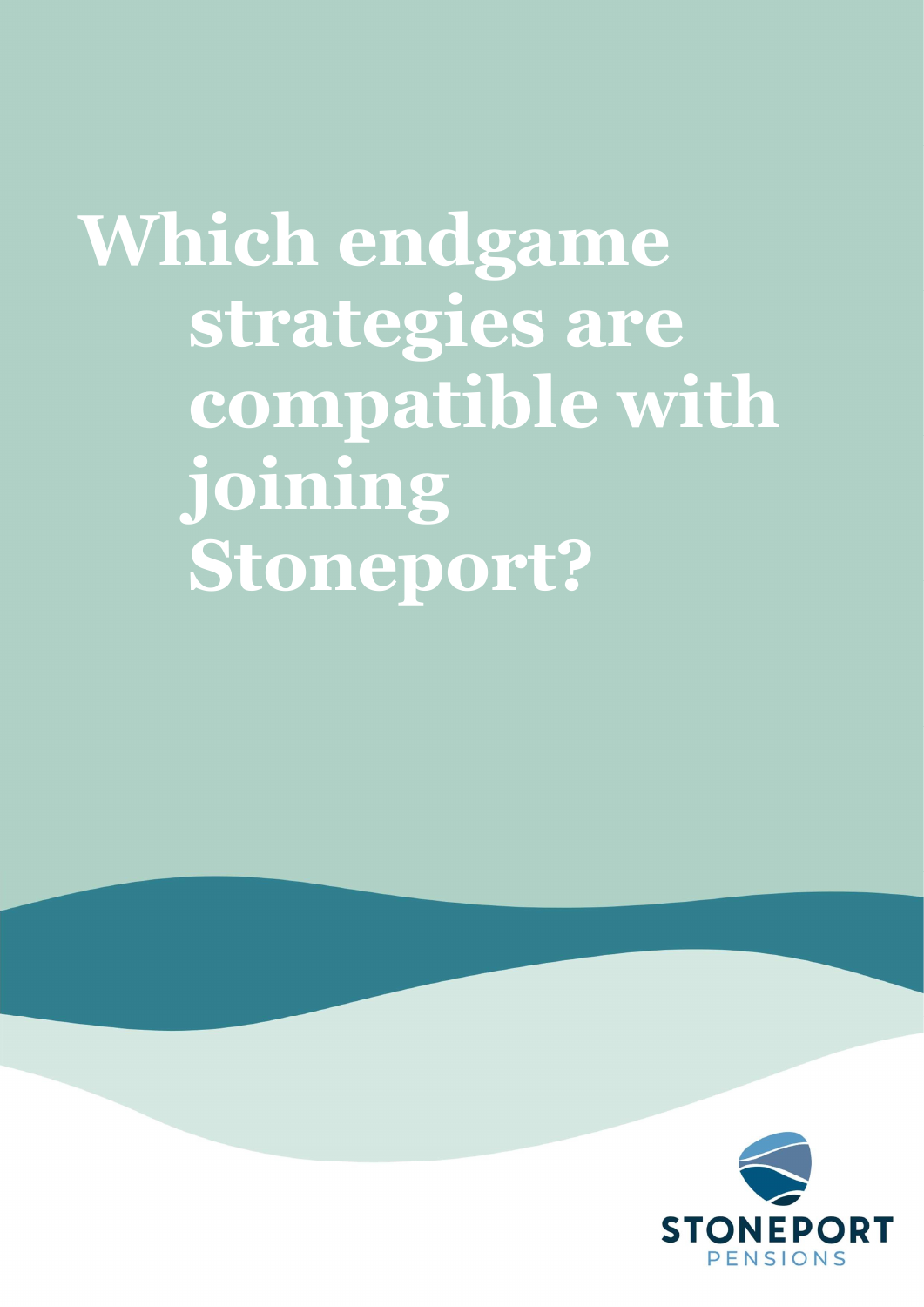## Executive summary

Stoneport has been designed for the widest range of smaller defined benefit pension schemes.

The endgame strategies of most schemes and the time horizons they have for meeting those plans are likely to make them ideally suited to Stoneport. However, even schemes on a much shorter journey to buy-out should be compatible with Stoneport because:

- trustees want benefit security Stoneport can provide it sooner;
- the reduction in running costs is so dramatic; and
- the additional costs savings that Stoneport brings are vast.

The strength and security of Stoneport allows employers the freedom to choose a slower route to buy-out, and with it, a lower cost and lower risk path.

We therefore expect Stoneport to be an appropriate choice for the majority of smaller scheme. If fact, we expect it to benefit any smaller scheme that doesn't expect to be fully funded to a buy-out level within the next five years.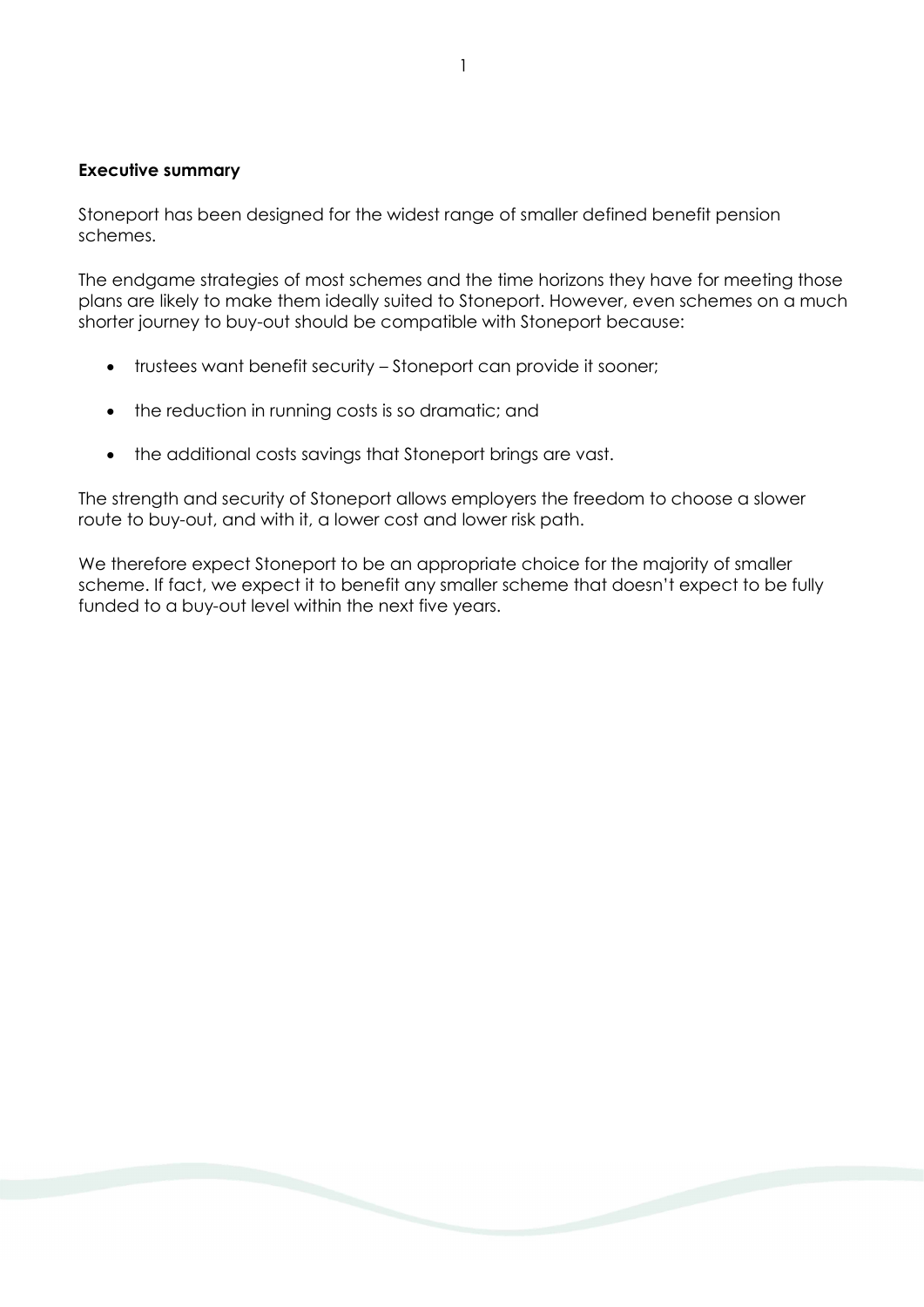| <b>Contents</b>               |                                 | Page |
|-------------------------------|---------------------------------|------|
| $\mathbf{1}$ .                | Introduction                    | 3    |
|                               | 2. Accelerated benefit security | 5    |
|                               | 3. Reduced costs                | 7    |
| 4.                            | Reduced risk                    | 11   |
|                               | 5. Reduced hassle               | 14   |
| 6.                            | Conclusion                      | 16   |
| Appendix: Comparing the costs |                                 | 17   |

This report and the work involved in preparing it are within the scope of and comply with Technical Actuarial Standard 100: Principles for Technical Actuarial Work (TAS 100).It has been produced by Stoneport Pensions Management Limited ("SPML"), a subsidiary of Punter Southall, both registered at 11 Strand, London, WC2N 5HR. It provides general information on Stoneport and related matters of interest only. It does not constitute financial, legal or professional advice. No reliance should be placed on the information set out herein and SPML acknowledge no liability to any parties. © Stoneport Pensions Management Limited.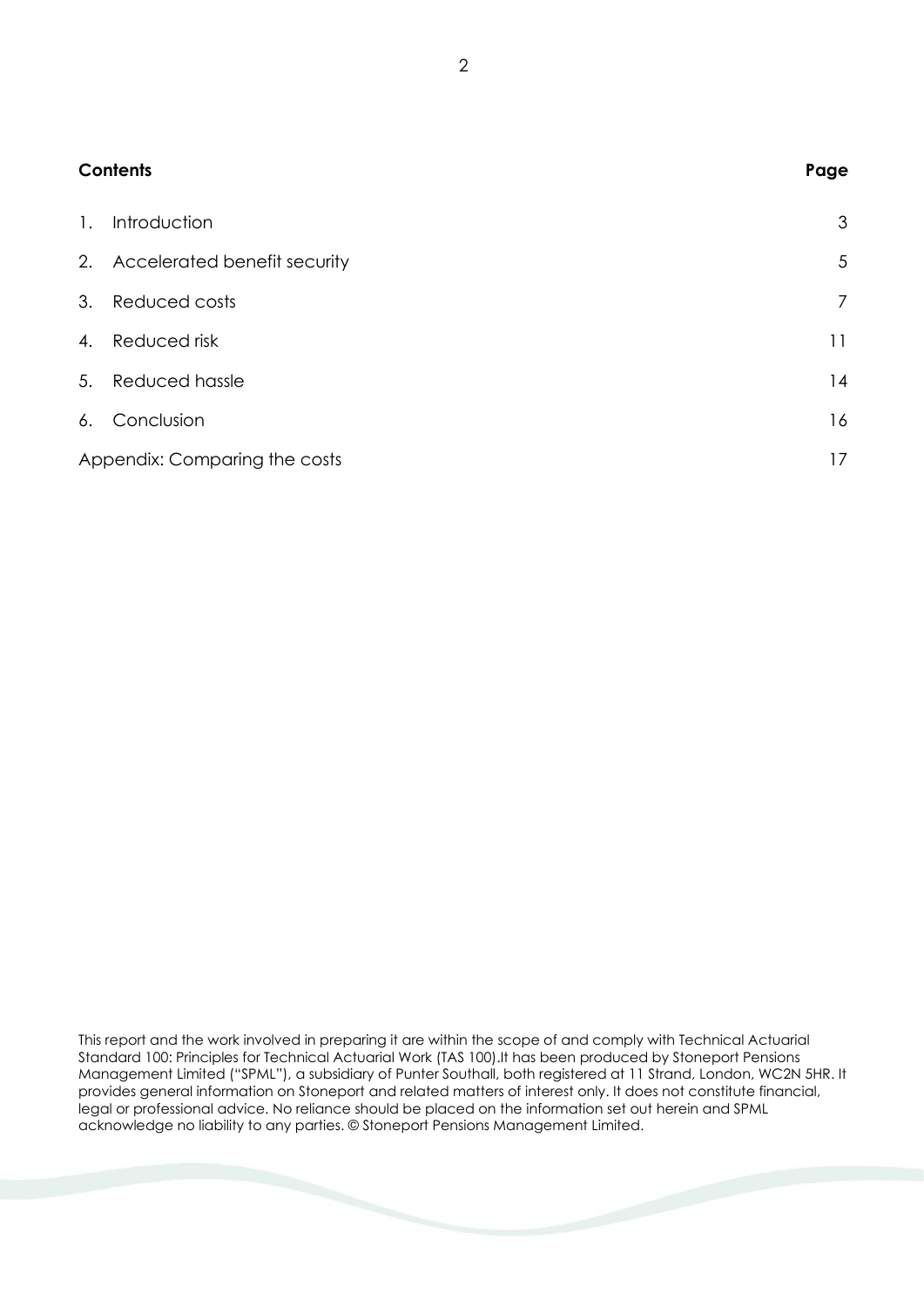## 1. Introduction

Stoneport aims to be fully funded on a buy-out basis by the end of 2045, before a full buy-out of the remaining benefits is completed during 2046. That gives it a defined time horizon of around 25 years.

A proportion of the schemes in Stoneport's target market (i.e. smaller schemes with fewer than 1,000 members) will already have an endgame strategy they are working towards. Some will be targeting buy-out, others will be targeting something else, perhaps selfsufficiency. Whatever the target, many of these schemes will be aiming to get there much sooner than Stoneport's 25-year time horizon. Other scheme won't yet to have set a longterm objective; but will undoubtedly have their own views about what a suitable endgame strategy is for their scheme and the appropriate timeframe for reaching it.

The purpose of this report is to explore the range of endgame strategies and time horizons which might be compatible with joining Stoneport.

## 1.1. Market context

Industry data shows that the average scheme was just 72% funded on a buy-out basis at 31 March 2020. Adjusting the figures to remove schemes already in surplus, the average funding level falls to 69%.

Focusing on schemes in Stoneport's target market, the distribution of buy-out funding levels (excluding schemes in surplus on that measure), as estimated by the PPF at 31 March 2020 was as follows:



## Distribution of smaller DB schemes by estimated buyout funding level (where less than or equal to 100%)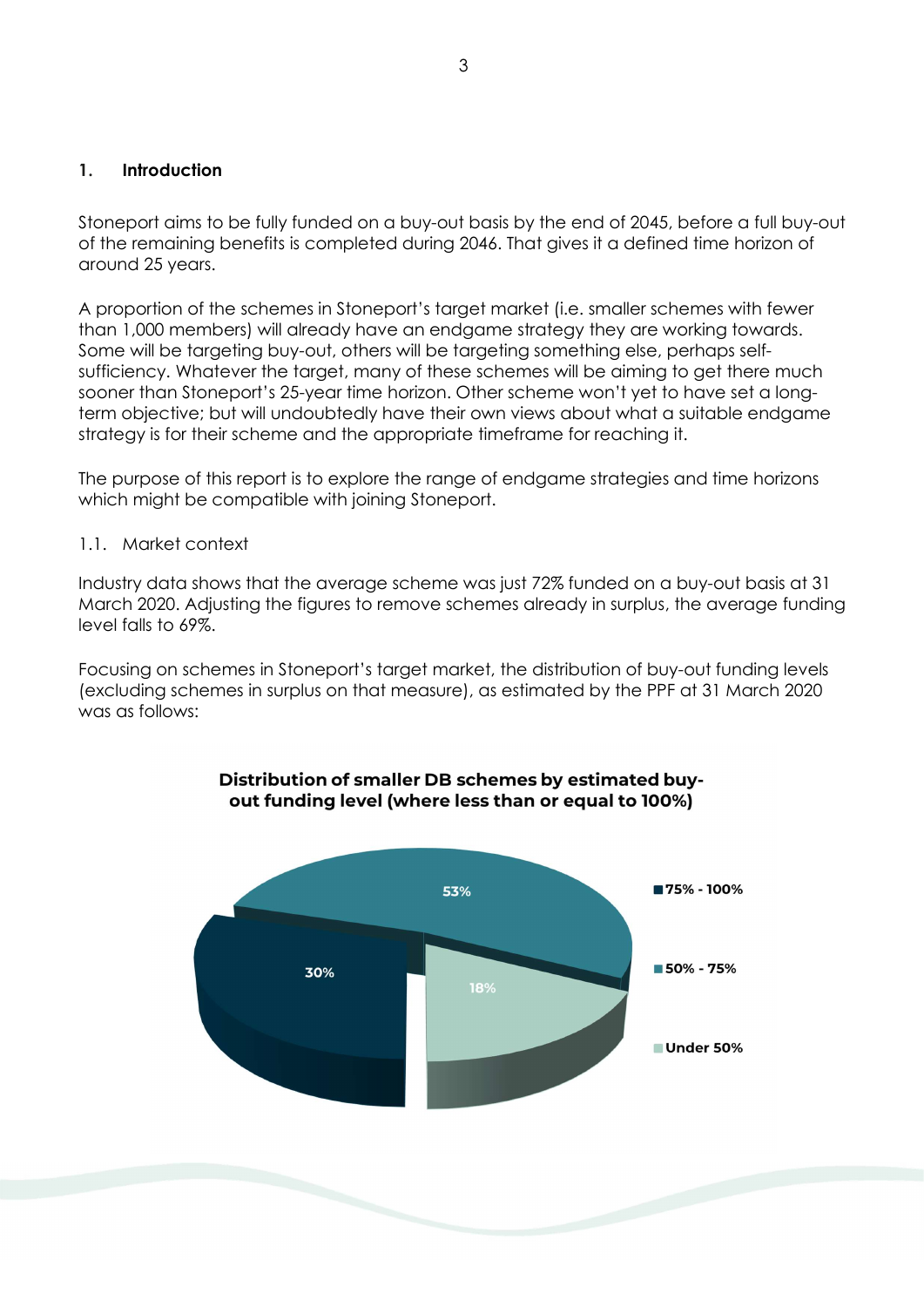For the majority of schemes then, buy-out is at best a very long-term ambition, rather than a realistic short-term goal. For those schemes, joining Stoneport should not mean running on for significantly longer than was likely already.

Moreover, given the very significant scope to stray off course, particular for smaller schemes, where risk is so much more difficult to manage, we expect only a small proportion of our target market to be on track to buy-out with certainly within, say, the next five years.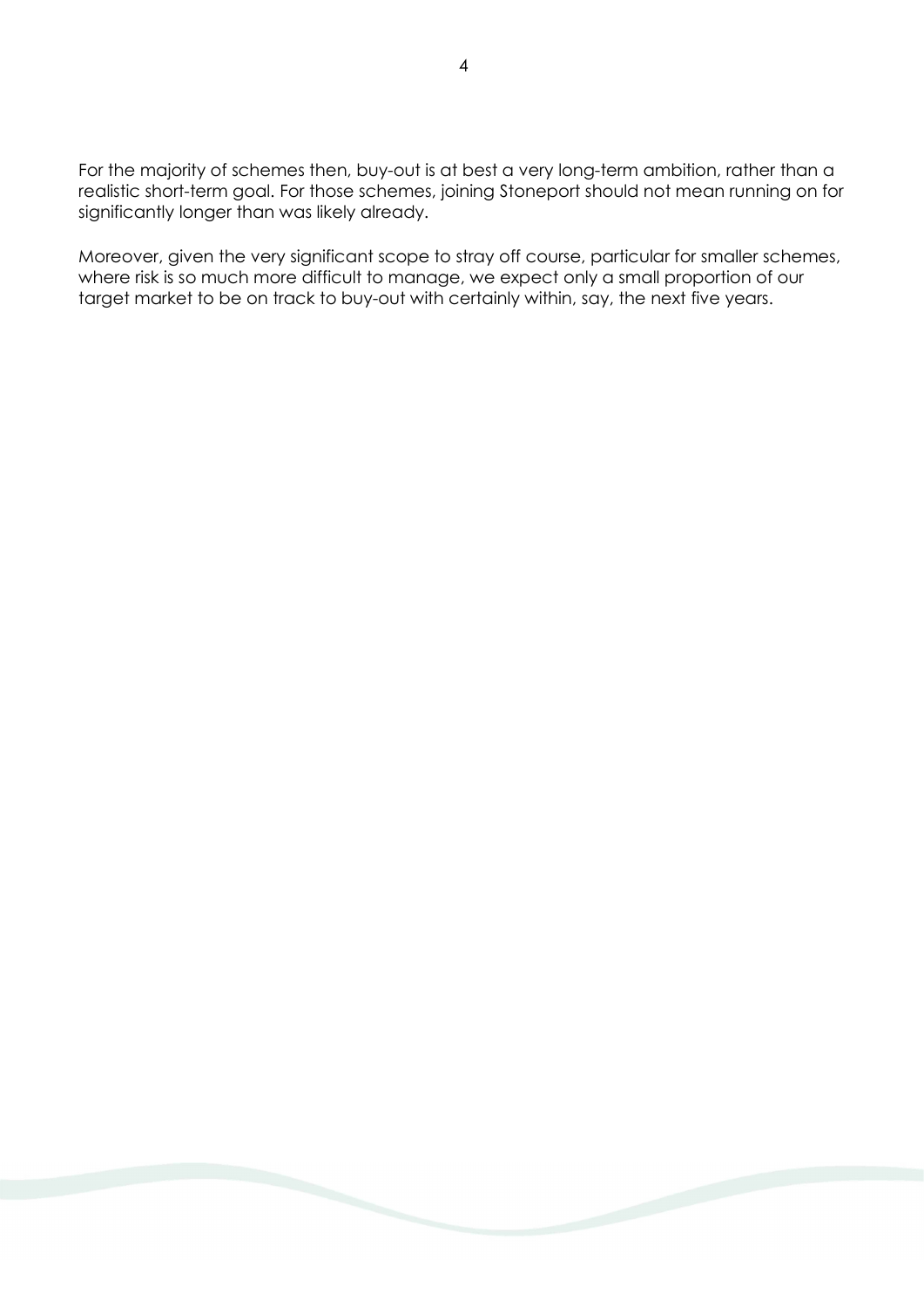### 2. Accelerated benefit security

The main role of a trustee is to ensure benefits are paid in full and in this respect, buy-out with a regulated insurer is the lowest risk option, providing the best protection for members. It is therefore understandable that trustees should want to target buy-out, and to aim to reach that goal as soon as possible.

Stoneport recognises that buy-out is the gold standard for trustees, which is why it aims to secure all remaining benefits with a regulated insurance company during 2046.

2.1. The risk to members' benefits

The biggest collective risk to members' benefits is their sponsor becoming insolvent before benefits are secured, leading to a cutback. Over a scheme's lifetime, the risk of benefit loss is significant, even for employers that are rated as 'strong' today.

#### $70%$ Significant iter frances as the total states or a series with 60% Risk of members losing benefits 509 65% 40%  $30%$  $20%$ 10% 6%  $O%$ CG1: CCD  $CC3$  $CC4$ Strong Tendina Tending Weak to strong to weak Employer covenant rating (single employer scheme) Source: PLSA's Interim DB Taskforce Report, April 2016

## The risk to members' benefits

A buy-out with a regulated insurer practically removes this risk. Under Solvency II, regulated insurers are required to meet stringent capital reserving requirements. The PRA is responsible for ensuring that all UK based regulated insures comply with these rules. In the unlikely event that a regulated insurer does fail, the FSCS aims to provide full compensation to members whose benefits are covered by a buy-out.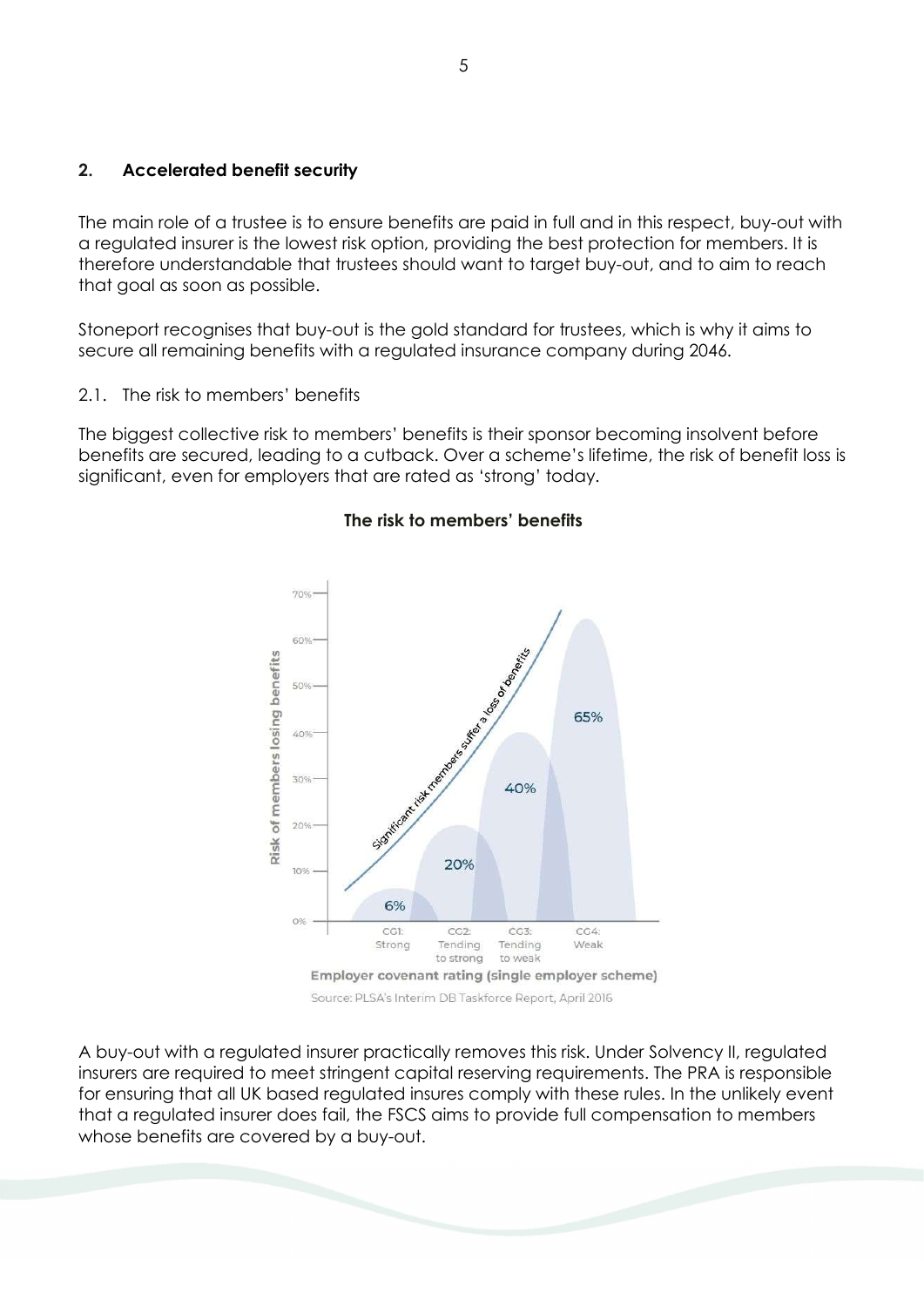## 2.2. The security that Stoneport provides

Stoneport reduces the chance of members suffering a cutback of their benefits to less than 1% (see the guide Employer covenant enhancement on centralisation: a primer for trustees on our website for details). It achieves this transformational improvement in benefit security as soon as it becomes a centralised scheme, which is targeted to happen on 31 December 2022.

Stoneport therefore offers trustees and the members of their schemes the protection and security they both desire; and expects to deliver that in relatively short order (i.e. by the end of 2022).

In doing so, the pressure to fund up to buy-out as soon as possible is removed, enabling a more balanced approach to be taken in respect of the (cash) commitments from the employer.

In the unlikely event that Stoneport fails to become a centralised scheme, because the number and mix of schemes that have joined it is insufficient, the security of members' benefits will not improve to any material extent.

Each scheme will continue to operate on a fully segregated basis, supported by its original employer. As such, the covenant provided to the schemes that join will not change. However, an anticipated (but more modest) reduction in running costs and improvement in governance could have a small positive second order impact on benefit security.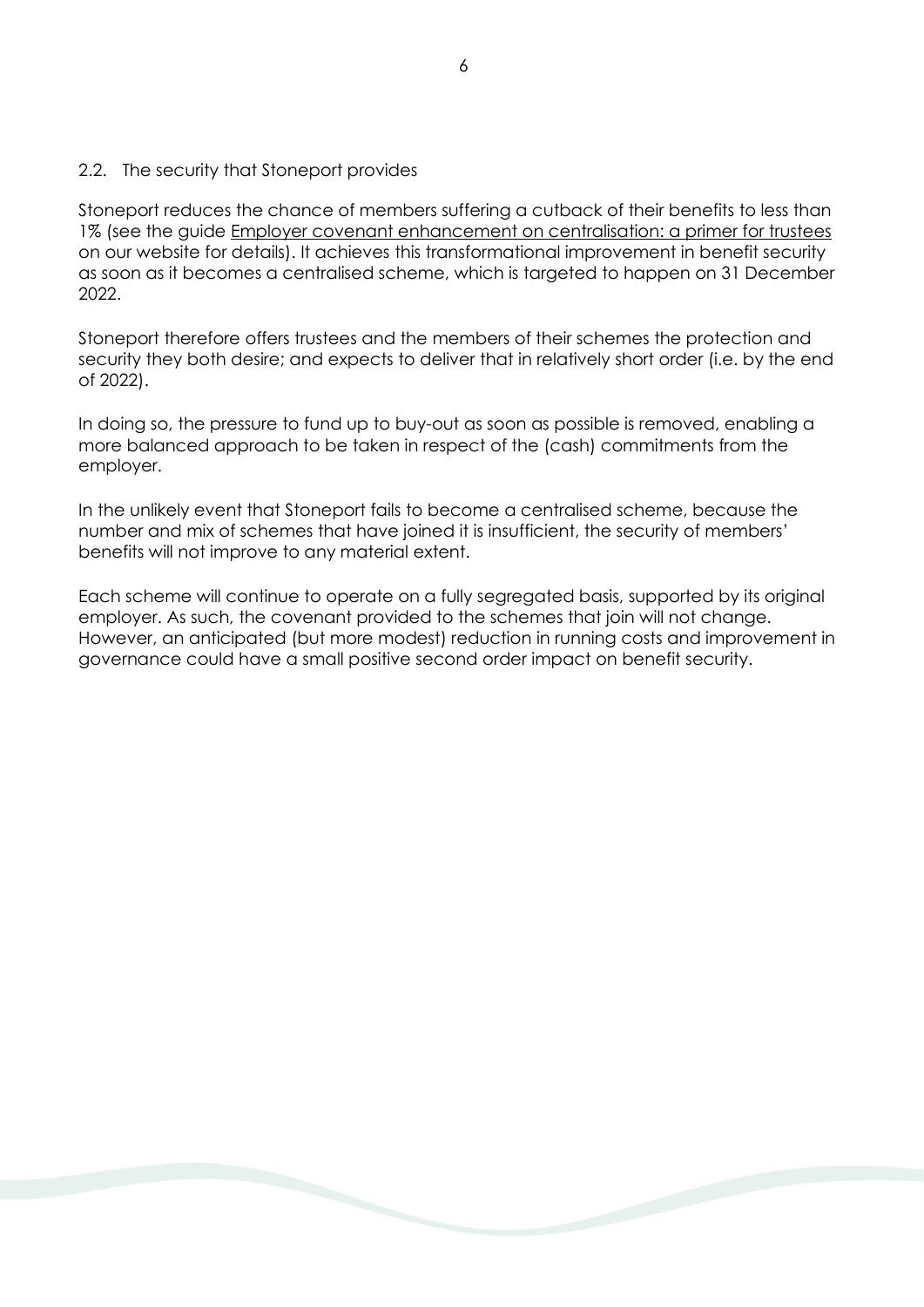#### 3. Reduced costs

By bringing the benefits of scale to the smaller schemes that join it, Stoneport can run on for much longer than a standalone scheme without necessarily incurring higher running costs in aggregate. This is because the reduction in running costs that economies of scale can deliver are so dramatic.

By running on for longer as one large scheme, Stoneport also brings substantial further savings, including a reduction in endgame costs, discounted investment management costs, higher expected investment returns and a reduction in PPF levies (of more than 90%).

#### 3.1. Lower running costs

By operating like one large single employer scheme and through the long-term contracts it has in place with service providers, Stoneport is able to deliver running cost savings of up to 80% to the smallest schemes.

Smaller schemes are too small to ever run effectively or efficiently individually.



## The substantial costs of smaller schemes

Source: Report for the Pensions Regulator prepared by IFF Research, April 2014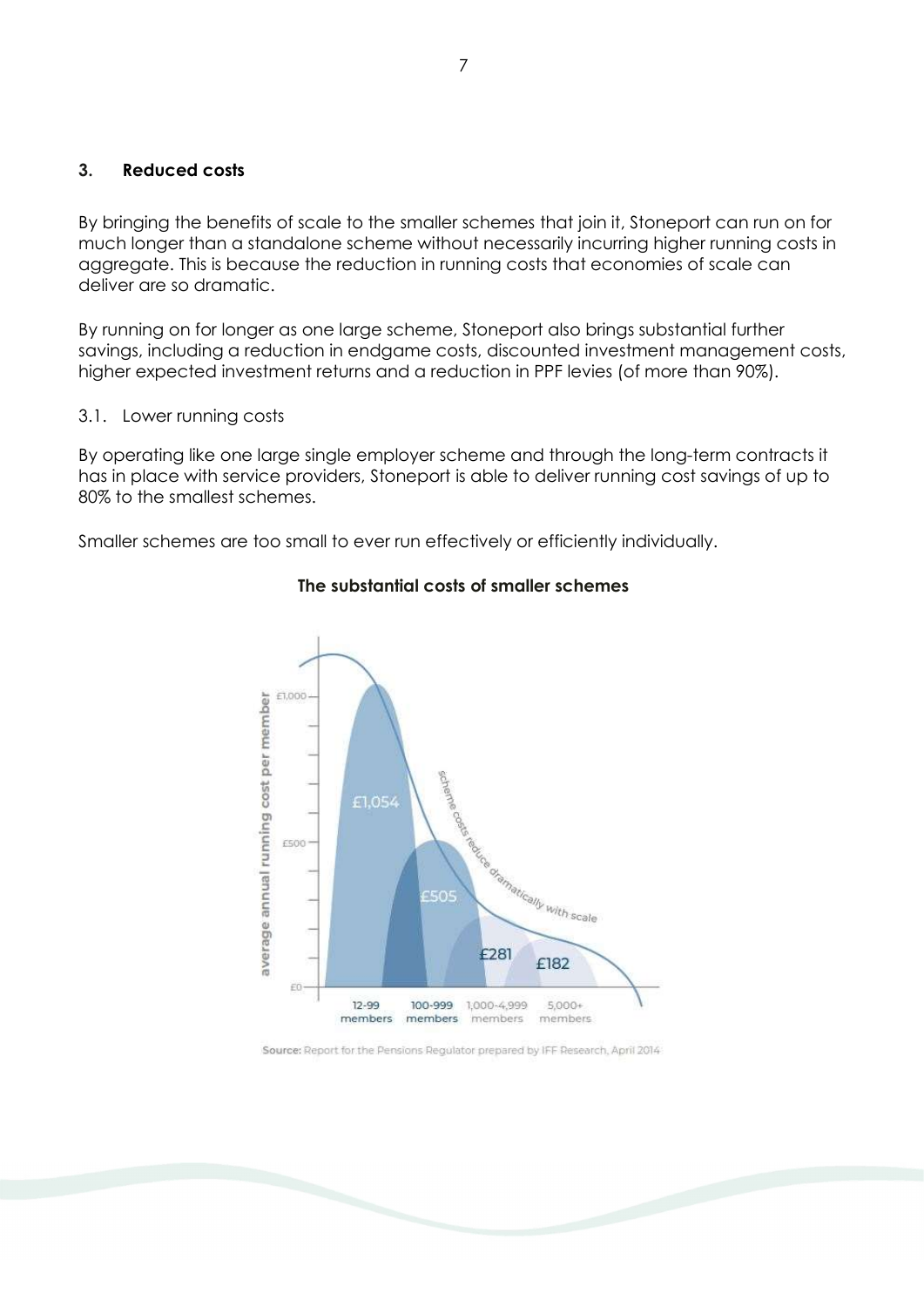We expect schemes in Stoneport's target market to be paying running costs of more than £500 per member each year on average, rising to well over £1,000 per member for the smallest. In Stoneport, those annual running costs would be less than £200 per member.

Punter Southall's own small scheme spent around £1,750 per member in running costs during 2019. As part of Stoneport, Punter Southall expects to save around  $\pounds$ 1.4 million in running costs alone.

## 3.2. Endgame savings

Joining Stoneport is expected to provide the smaller schemes that join it with significant endgame savings.

During the 25-year period prior to the buy-out of the remaining benefit obligations in full during 2046, Stoneport's membership will mature and an increasing proportion of its members will start to receive their pensions. This is important, because securing a buy-out is expensive, particularly for deferred pensioners. There are therefore significant advantages to waiting until the majority of members have retired before implementing a buy-out. By securely running on for longer in Stoneport, employers are able to capture those benefits.

Furthermore, by bringing together many smaller schemes with a joint target to buy-out as one large scheme during 2046, Stoneport brings considerable bulk buying power. The size of the buy-out will result in a significant saving in the buy-out premium and avoid the difficulties each of the smaller schemes may face in trying to buy-out on their own.

The scale of the deal, which could be 100 times the size a smaller scheme buy-out, is likely to attract interest from a greater number of insurers, whose fixed cost associated with bidding for a transaction can be significant. The competitive tension created by this is likely to lead to a significantly reduced price. Furthermore, because the assets held by Stoneport in its matching fund will be aligned with the type of assets that an insurer wants to hold, they can be transferred in-specie, removing the need to incur the cost of (or bear the risk associated with) realising and reinvesting assets.

We expect the buy-out price achieved by Stoneport to be around 5% lower than a small scheme could achieve by approaching an insurer alone.

## 3.3. Lower investment management costs

Stoneport expects to reduce investment management costs for the smaller schemes that join it by exploiting the economies of scale that come with size.

For the same underlying service, better fee terms are available to clients of asset managers with larger pools of assets than those with smaller pools of assets. These economies of scale in investment management are a key motivation behind the establishment of the Local Government Pension Scheme ("LGPS") pooling arrangements by the UK Government.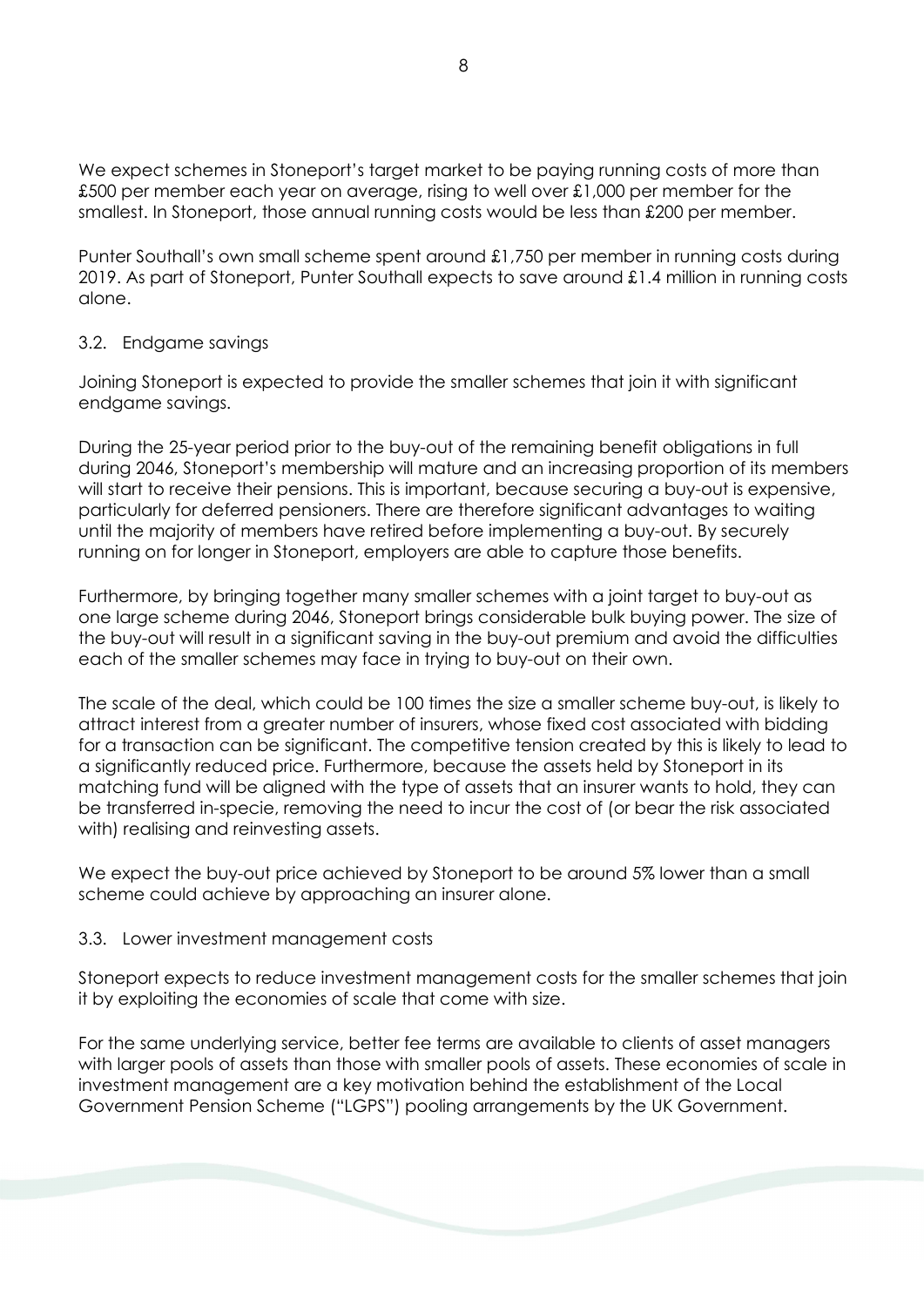By way of illustration, the following research by the Callan Institute 2017 Investment Management Fee Survey found that a scheme with assets between £1 billion and £10 billion paid approximately 0.2% per annum less in asset management fees compared to a sub £1 billion scheme.

We expect the smaller schemes joining Stoneport to make even larger investment management cost savings.

## 3.4. Governance boost to returns

Stoneport's improved operational governance framework will provide higher expected investment returns to the smaller schemes that join it.

As the only two sources of income for a pension scheme are the returns it makes on its investments and the contributions it receives from its sponsor, an increase in investment returns, for no additional risk, can be viewed as a cost saving to the employer.

Good governance is recognised by the Pensions Regulator as the bedrock of a well-run scheme. In its consultation on "Protecting Defined Benefit Pension Schemes" the DWP cite several academic studies, the conclusions of which reveal that good governance through effective investment can add between 1% and 2% per annum to returns.

Stoneport's size will provide access to the best investment opportunities, including a wider range of asset classes. Its more stable and predictable benefit cashflows and long-term strategy will allow it to exploit the illiquidity advantages of accessing higher quality assets available in less efficient markets.

Furthermore, as experienced professionals in their field, Stoneport's trustees will ensure the costs of investment are managed and set benchmarks that align the interests of the investment managers with the members and the employers.

## 3.5. PPF levy saving

Stoneport's unique pooled approach is expected to deliver a reduction in the risk-based element of the protection levy payable to the PPF of more than 90% to the schemes that join it.

## 3.6. Modelling the cost savings

To assess the cost savings that Stoneport delivers, we created a model capable of comparing the costs for a smaller pension scheme which:

 joined Stoneport and therefore continued to run on for the next 25 years, before buying out the remining benefits in full during 2046; or instead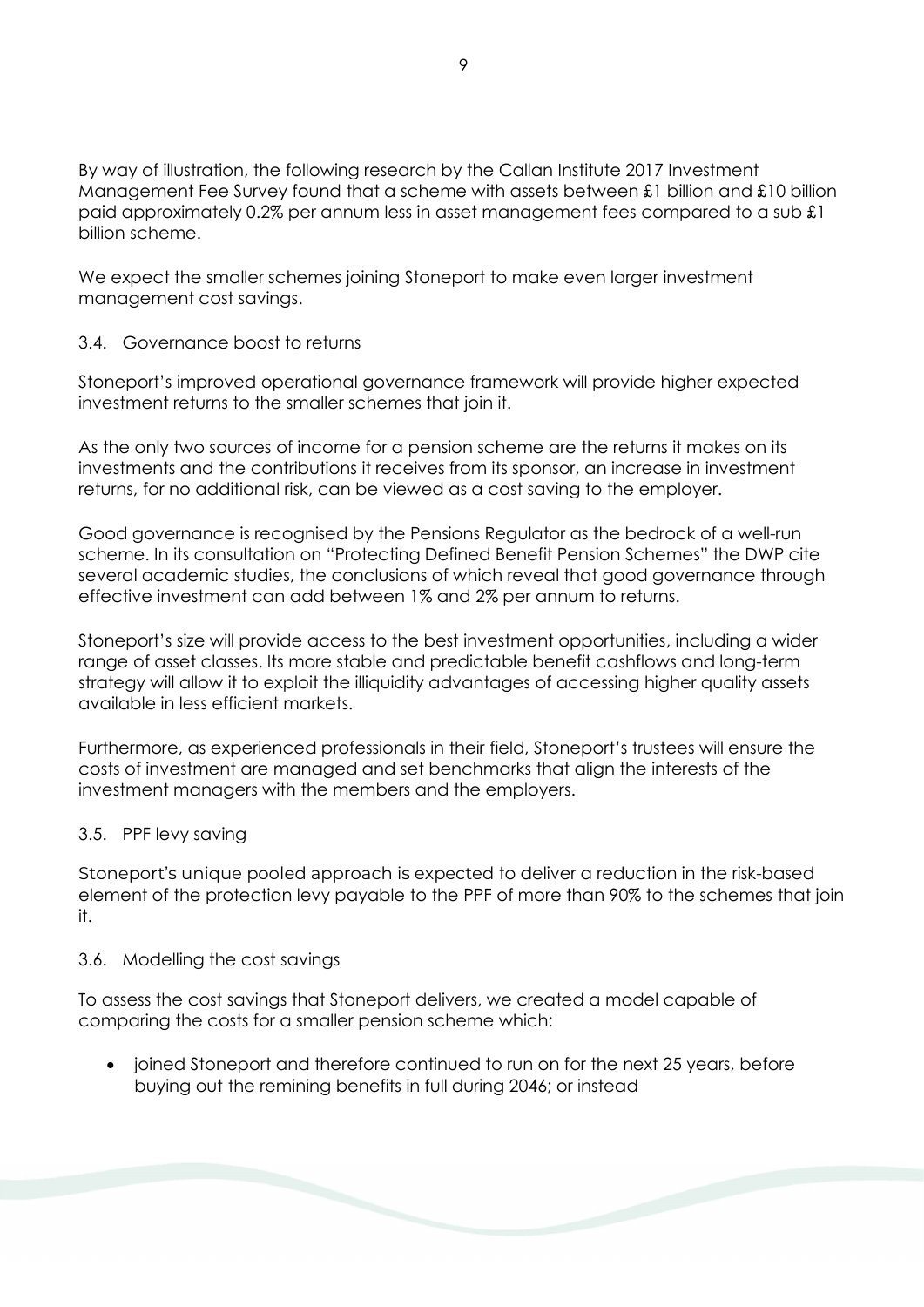continued to run on alone, until full funding on buy-out was achieved and all benefits then secured in full with an insurer.

Our model shows that a smaller scheme with five years or more to buy-out would be expected to save money overall by joining Stoneport.

For illustrative purposes, we set out the results of our modelling, comparing the costs in Stoneport to running on alone for ten years before buying out, in the appendix to this report. The appendix also contains details of the assumptions underlying our model.

If Stoneport fails to become a centralised scheme, the reduction in running cost achieved will be much lower and some of the other anticipated cost savings may also be lower or fail to materialise. In those circumstance, schemes will not be bound by Stoneport's funding target and may instead choose to adopt their own approach.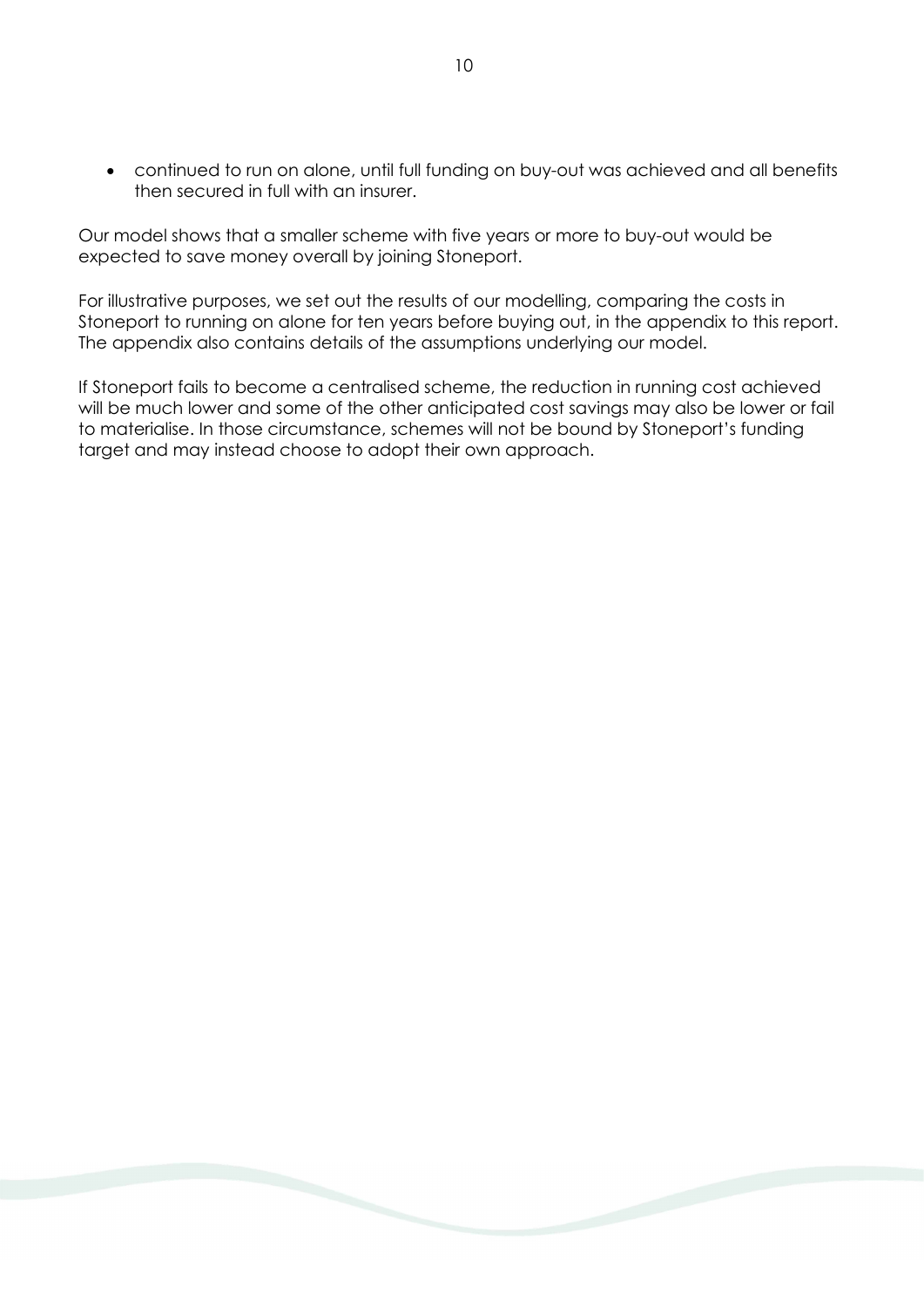## 4. Reduced risk

Whilst cost is a very important factor, it is by no means the only consideration. Risk is also very important.

Small schemes are particularly risky, because of their size, and can easily be thrown off course. Not only does a lack of scale often limit what actions they can take, being small inherently means that there is much greater variability in the experience of the membership, i.e. idiosyncratic risk – such as how long each member lives and therefore, how long their benefits are paid for.

By gaining significant scale Stoneport is able to bring the benefit of operating like a large scheme, including more sophisticated risk management techniques, and reduced demographic risks.

The graph below shows an illustrative range of the potential cost outcomes for a typical smaller scheme inside of Stoneport, compared to the illustrative range of the potential costs for the same scheme operating alone for ten years, before securing a buy-out:



# **Range of cost outcomes in Stoneport** compared to a standalone scheme

As you can see, for a typical smaller scheme, Stoneport is expected to be both:

- the lower cost option, with the vast majority of possible outcomes falling to the left of those for a standalone scheme; and
- the lower risk option, as illustrated by the narrower range of outcomes.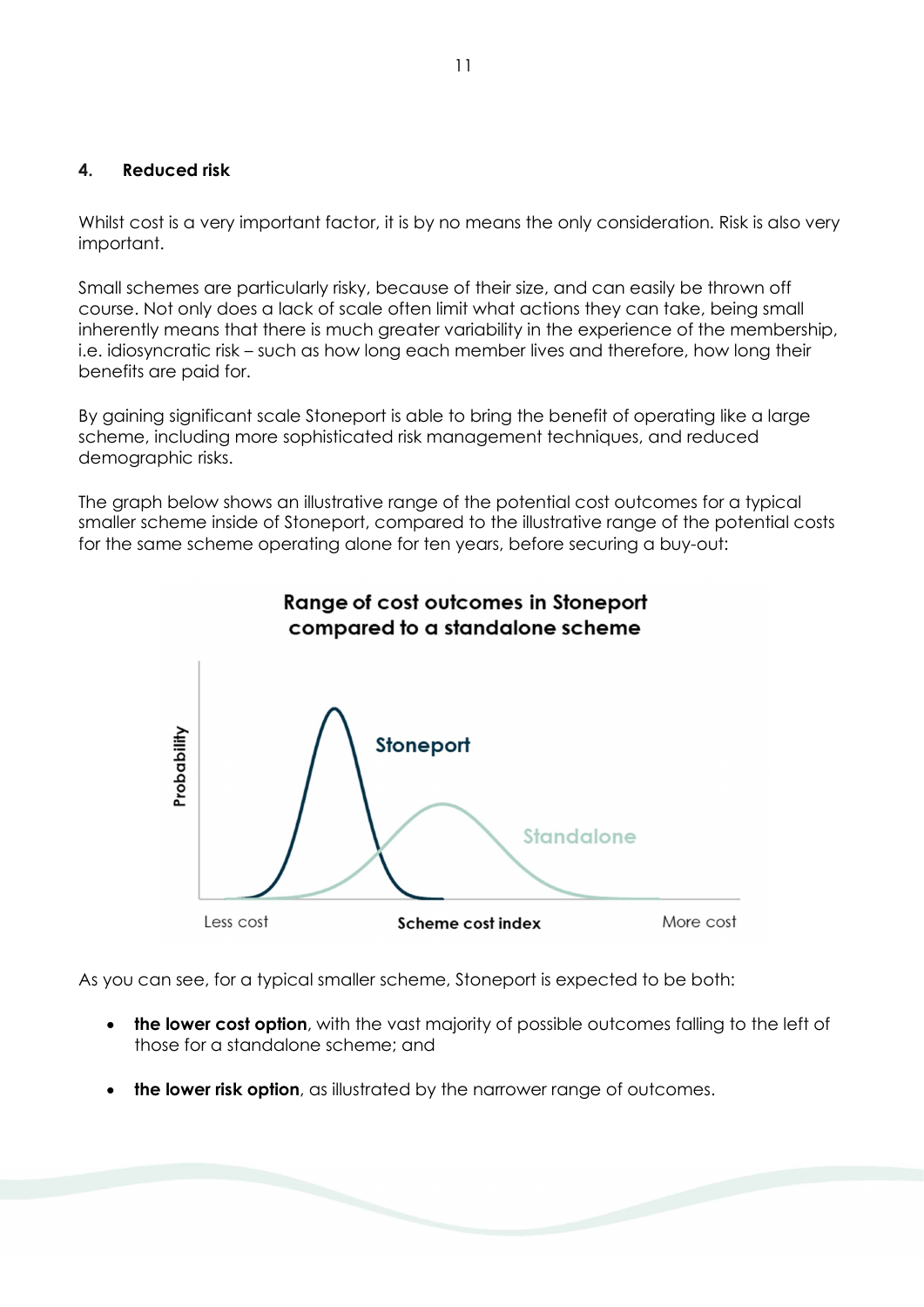#### 4.1. Reduced investment risk

Joining Stoneport will significantly reduce the amount of investment risk that smaller schemes take (for the same expected return).

Stoneport's size allows it to tailor its matching fund so that its assets more closely match its liabilities. Its scale will also provide access to a wider range of asset classes and specialist mandates, facilitating increased diversification within the investment fund.

By removing unrewarded investment risk, Stoneport cuts the volatility that smaller schemes would experience running on alone.

#### 4.2. Reduced actuarial risks

Smaller schemes joining Stoneport radically reduce their actuarial risks by pooling them so that their exposures more closely reflect the average. Running on alone, smaller schemes are far more exposed to idiosyncratic risks than large schemes. Statistics like "10% of the liabilities are in respect of just 1% of the membership" are commonplace.

The most common idiosyncratic risk in smaller pension schemes is mortality risk. Analysis by JLT in 2018 showed that for the smallest schemes, reserving with a high degree of confidence for the random fluctuations in how long people live would almost double their funding deficits.

Idiosyncratic risks arise in a number of other areas of pension scheme operation too, like the proportion of members who have a dependant on death, the level of cash commutation and the volume of transfers-out.

Stoneport mitigates these risks through diversification, spreading them across all of the schemes that join, and in doing so provides a more predictable pathway to buy-out.

#### 4.3. Reduce operational risk through enhanced governance

The smaller schemes that join Stoneport will benefit from the reduced operational risk that comes from having professional independent trustees, along with the scale and resources to consider all issues in appropriate depth.

Stoneport is run by three professional independent trustees, each chosen from the Pensions Regulator's register of independent trustees. For professional trustees, there is a commercial imperative that the schemes they are associated with operate with the highest standards of governance. Each trustee is committed to delivering the best outcome for Stoneport and its members.

As experienced professionals in their field, Stoneport's trustees will have the knowledge and experience to challenge the advice they receive to ensure the decisions they take are fully informed.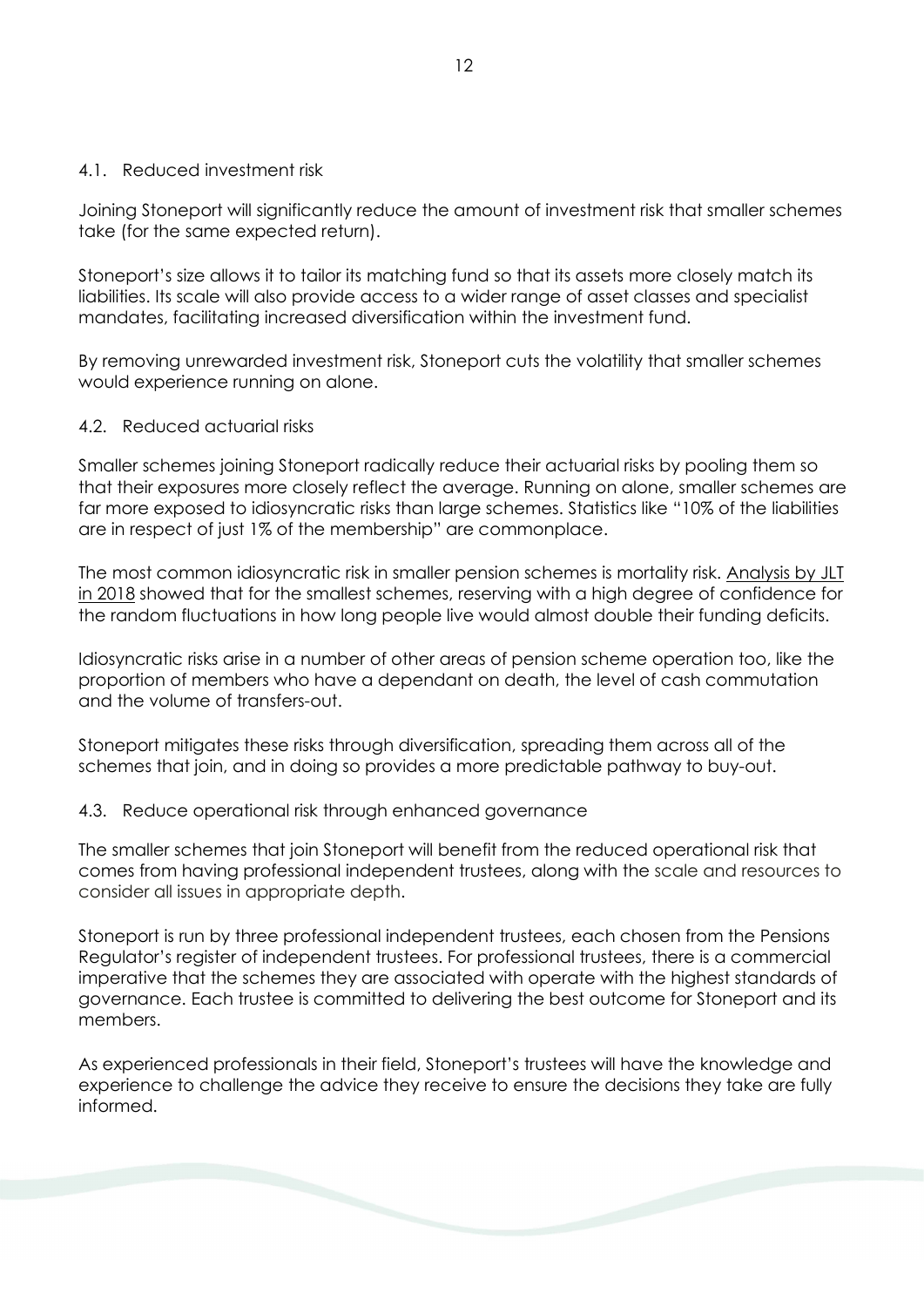Many smaller schemes operate without a professional independent trustee as the cost can be prohibitive. It can also be difficult for smaller schemes to recruit and retain trustees with the required skill set. This can increase the likelihood of operational risks materialising. The smaller schemes that join Stoneport will eliminate this risk.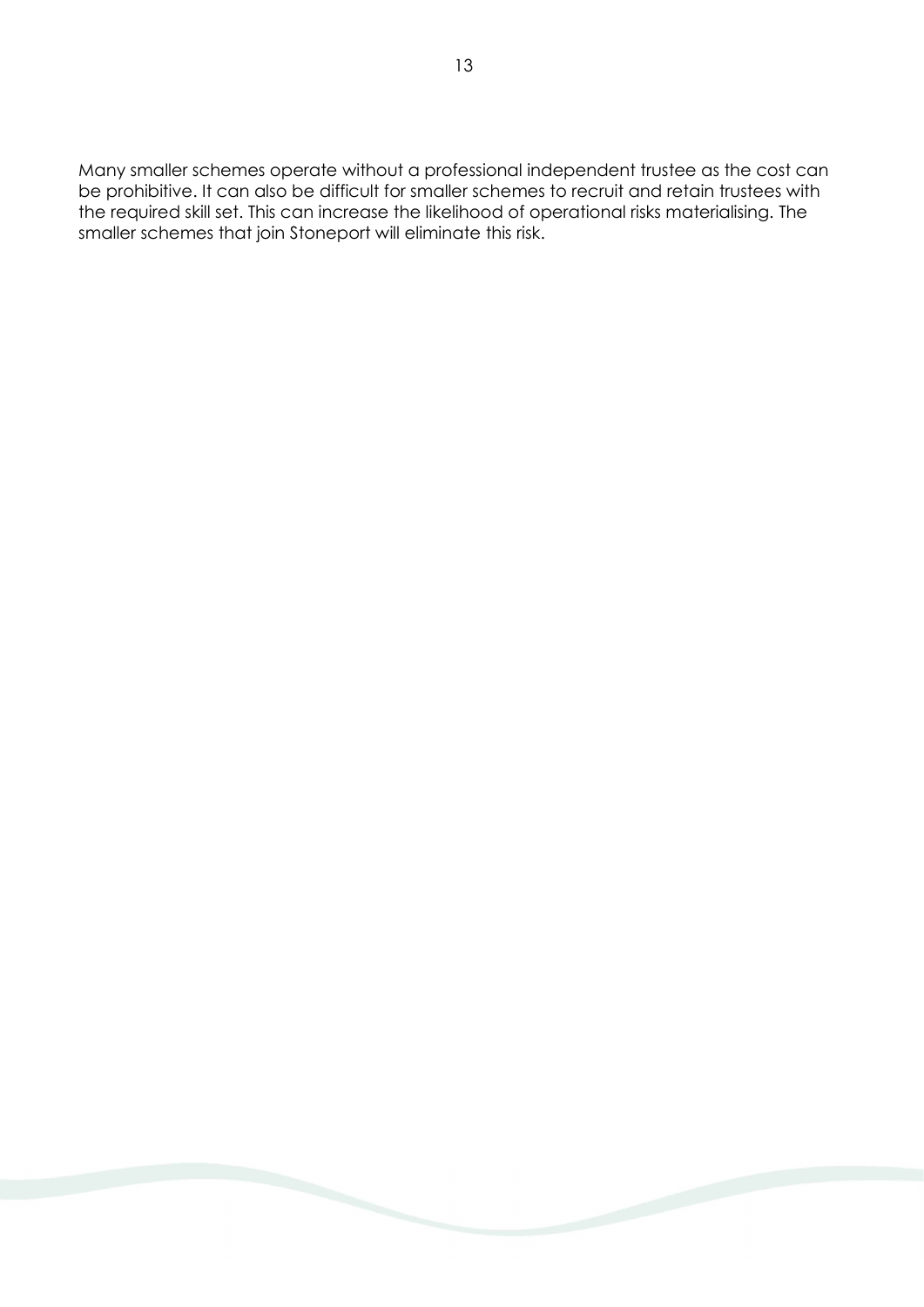## 5. Reduced hassle

Not only is Stoneport both the lower cost and lower risk option, it also removes a lot of the hassle of running a smaller scheme alone. Moreover, its size and professional set up make it better able to adapt to changes in the regulatory environment.

## 5.1. Reduced management time

For the smaller schemes that join Stoneport, employers are provided with what they need when they need it and are supported by experienced advisors who, on their behalf, manage the engagement with Stoneport's trustees. This simplifies the process for employers, making it quicker and easier to take decisive action (with appropriate support), freeing management to focus on their businesses.

## 5.2. Adapting to new regulatory and governance challenges

Although a strong governance framework is entirely necessary and appropriate, to protect members' retirements, it places a very heavy burden on smaller schemes in particular.

2021 has already seen the Pension Schemes Bill receive Royal Assent and the Pensions Regulator launch a consultation to combine ten existing codes of practice, which also seeks to impose a number of new governance requirements. The long-awaited new funding code is expected later this year too. This comes on top of schemes needing to practically address GMP equalisation, protect members from pension scams, safeguard member data and ensure good governance generally, all in the face of a global pandemic.

Stoneport has the size and scale to address these challenges efficiently and effectively.

Stoneport also acts as a gateway to ESG and a greener portfolio, which are difficult and costly for small schemes to achieve individually today.

## 5.2.1 Meeting new long-term funding requirements

The new scheme funding code will require all schemes to set a long-term funding objective. Addressing this challenge alone could be tough for smaller schemes in particular.

Whilst the Pensions Regulator is not going to require schemes to target full funding on buy-out basis, schemes will be required to reduce the reliance on the employer covenant, by funding to and investing consistently with a low dependency basis. Precisely what that means is yet to be defined, but the Pensions Regulator has indicated that the low dependency discount rate will be somewhere in the range of gilts  $+0.5\%$  to gilts  $+0.25\%$  and that significant maturity will be around 15 to 20 years from now for a scheme of average maturity.

For most schemes, these new requirements will result in a significantly higher funding target than their current technical provisions and likely take them very close to full funding on a buy-out basis by the time they reach significant maturity.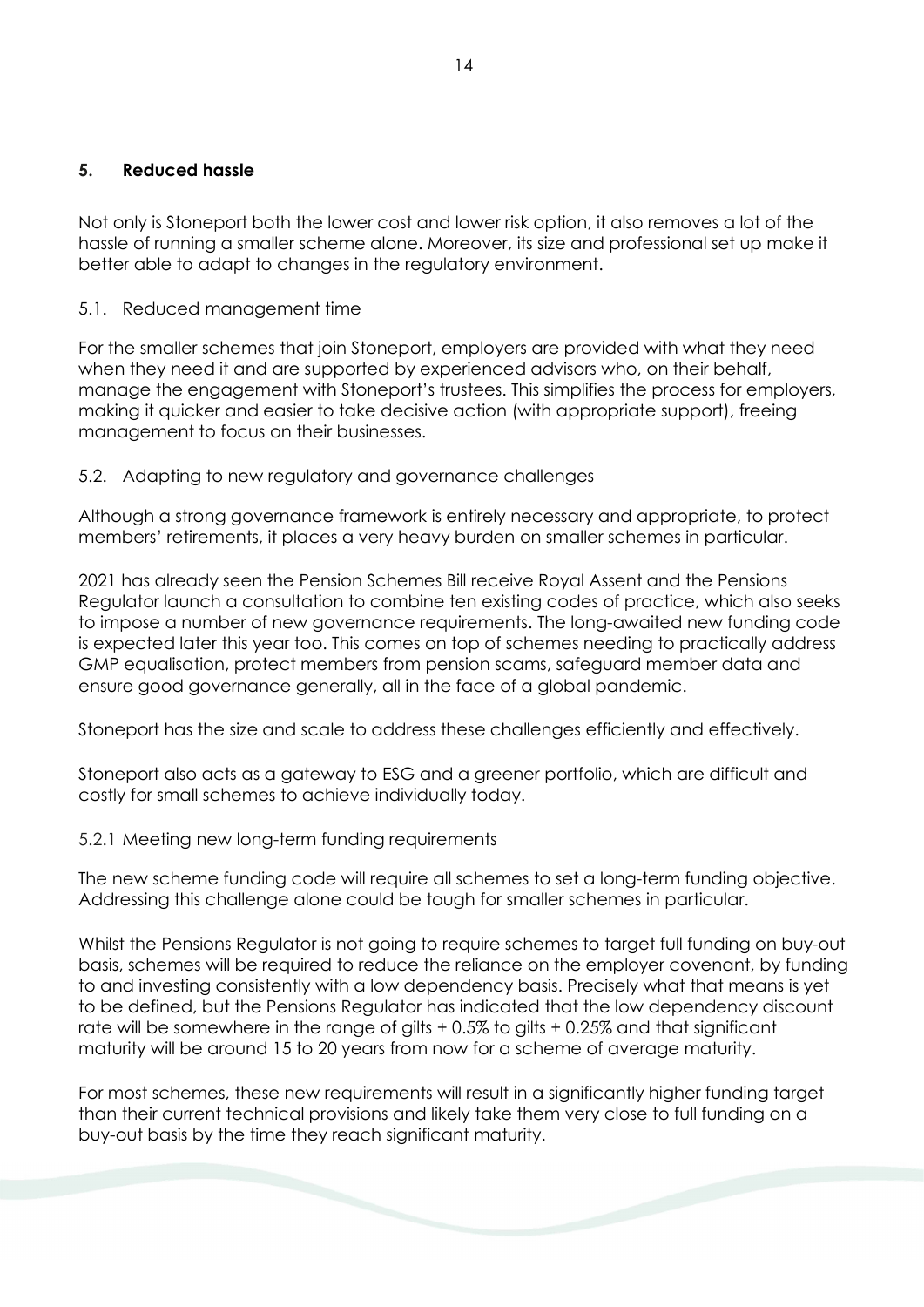Because of the endgame savings that Stoneport delivers, targeting a buy-out within Stoneport in 25 years' time could be significantly cheaper than targeting full funding on a low dependency basis over 15 to 20 years.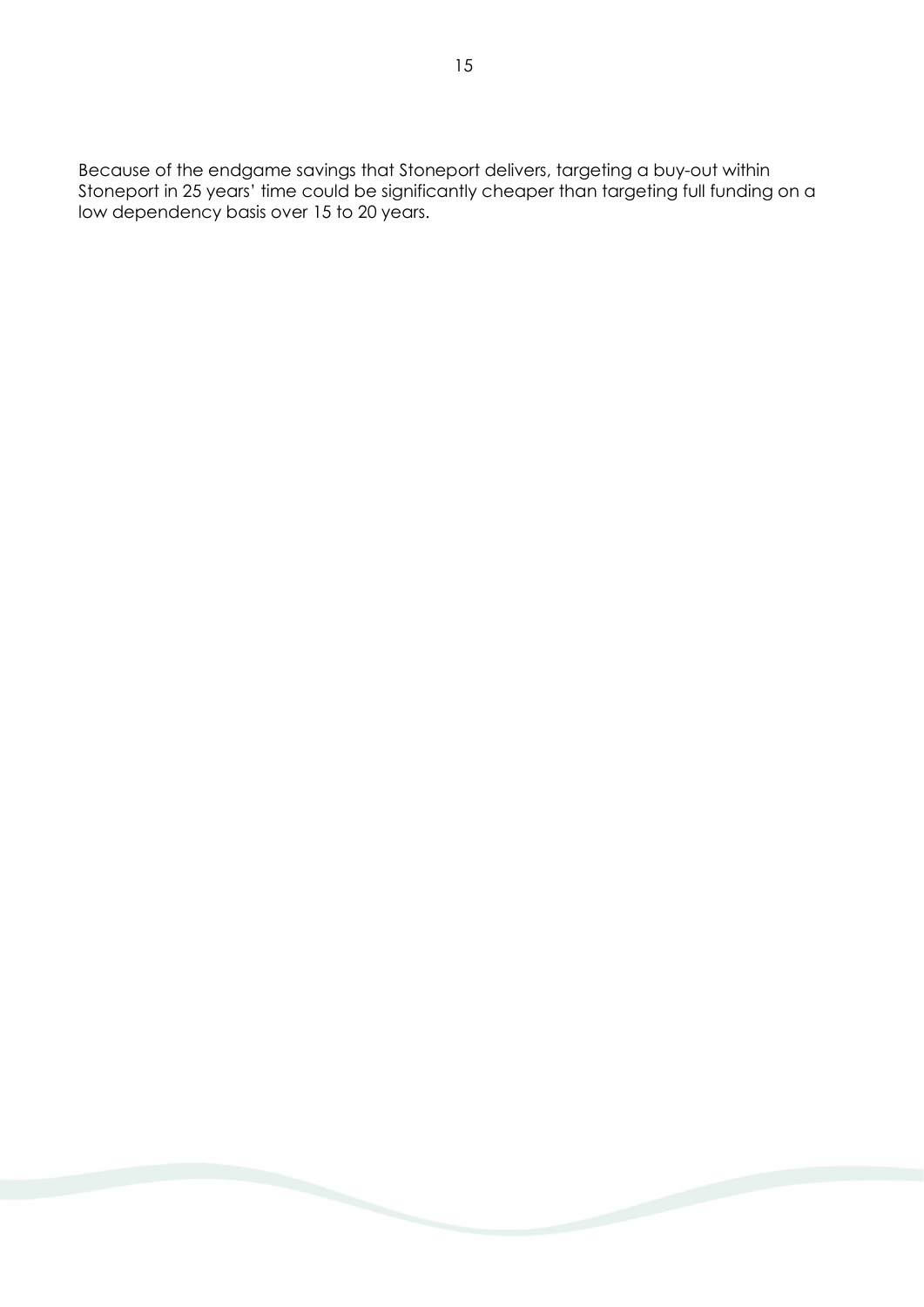## 6. Conclusion

In our opinion, Stoneport should be an appropriate choice for any smaller scheme that does not expect to be fully funded on a buy-out basis and secure all benefits in full with an insurer within the next five years.

It may, initially, seem a surprising result, that any scheme which will run on for more than five years will be better off joining Stoneport, given Stoneport is expected to run for 25 years before securing a buy-out.

The key reason is the very dramatic cost reductions Stoneport achieves. Whilst joining Stoneport does mean running costs continue for longer, those costs are substantially lower within Stoneport. Moreover, joining Stoneport brings very significant costs savings in other areas, on top of the dramatic reduction in day to day running costs.

Not only are costs much lower overall for smaller schemes that join Stoneport, but the risks that schemes face are much lower also.

Joining Stoneport provides the benefit security that trustees and members both desire. It achieves this sooner, freeing the employer to choose the longer, safer, lower cost, less hassle, shared path to buy-out that Stoneport provides.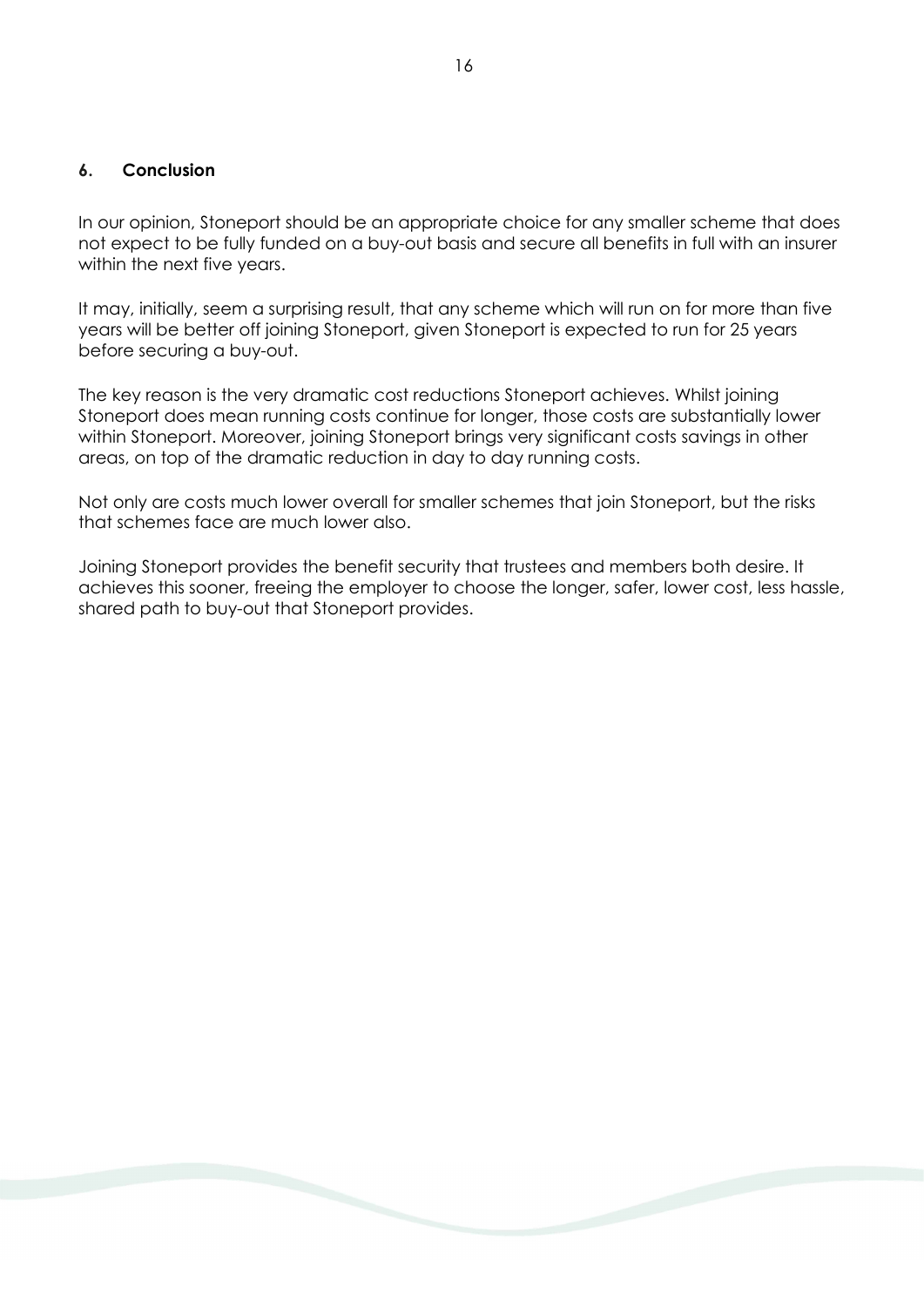#### Appendix: Comparing the costs

Intuitively, one may think that running a scheme for 25 years in Stoneport would be more expensive than running it for, say, ten years alone. However, because Stoneport delivers such a significant reduction in running costs, and because of the other substantial cost savings it brings, the opposite is true: Stoneport is (by far) the cheaper option.

Amongst other cost savings, Stoneport leverages its scale to reduce investment management charges, deliver a 'good governance premium' (estimated to add 1% to 2% per annum to returns) and secure a lower price from the insurer when it comes to buy-out the benefits.

To illustrative the significant cost savings that Stoneport provides, we undertook some indicative high-level modelling to compare the cost of Stoneport with the cost of running on alone. In doing so, we took a conservative approach, allowing for only the following:

|                                                                                  | <b>Stoneport</b>                          | <b>Small scheme</b><br>alone |
|----------------------------------------------------------------------------------|-------------------------------------------|------------------------------|
| Years of running costs paid before buy-<br>out is achieved                       | 25                                        | 10                           |
| Reduction in investment management<br>fees/benefit of good governance<br>premium | 0.5% per annum<br>(for ten years<br>only) | Nil                          |
| Reduction in buy-out premium                                                     | 5%                                        | Nil                          |

Our model showed that the 'average' 50-member scheme would be better off joining Stoneport than running on alone for 10 years based on a comparison of running costs alone, and around £800,000 better off overall - a saving of around 9% of the scheme's assets.

The results are similarly impressive for all schemes in Stoneport's target market, as illustrated in the table over the page: